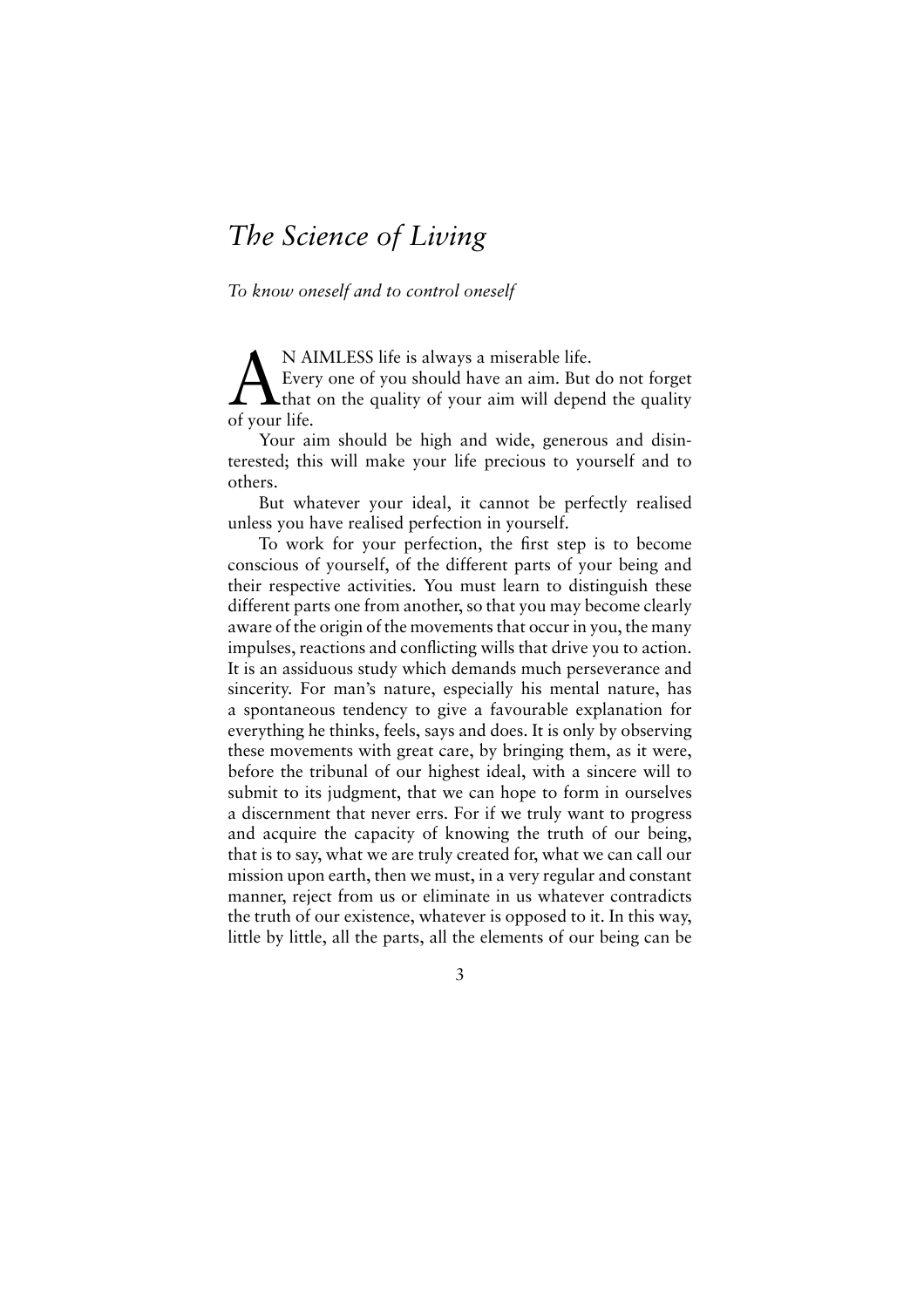## **On Education**

organised into a homogeneous whole around our psychic centre. This work of unification requires much time to be brought to some degree of perfection. Therefore, in order to accomplish it, we must arm ourselves with patience and endurance, with a determination to prolong our life as long as necessary for the success of our endeavour.

As you pursue this labour of purification and unification, you must at the same time take great care to perfect the external and instrumental part of your being. When the higher truth manifests, it must find in you a mind that is supple and rich enough to be able to give the idea that seeks to express itself a form of thought which preserves its force and clarity. This thought, again, when it seeks to clothe itself in words, must find in you a sufficient power of expression so that the words reveal the thought and do not deform it. And the formula in which you embody the truth should be manifested in all your feelings, all your acts of will, all your actions, in all the movements of your being. Finally, these movements themselves should, by constant effort, attain their highest perfection.

All this can be realised by means of a fourfold discipline, the general outline of which is given here. The four aspects of the discipline do not exclude each other, and can be followed at the same time; indeed, this is preferable. The starting-point is what can be called the psychic discipline. We give the name "psychic" to the psychological centre of our being, the seat within us of the highest truth of our existence, that which can know this truth and set it in movement. It is therefore of capital importance to become conscious of its presence in us, to concentrate on this presence until it becomes a living fact for us and we can identify ourselves with it.

In various times and places many methods have been prescribed for attaining this perception and ultimately achieving this identification. Some methods are psychological, some religious, some even mechanical. In reality, everyone has to find the one which suits him best, and if one has an ardent and steadfast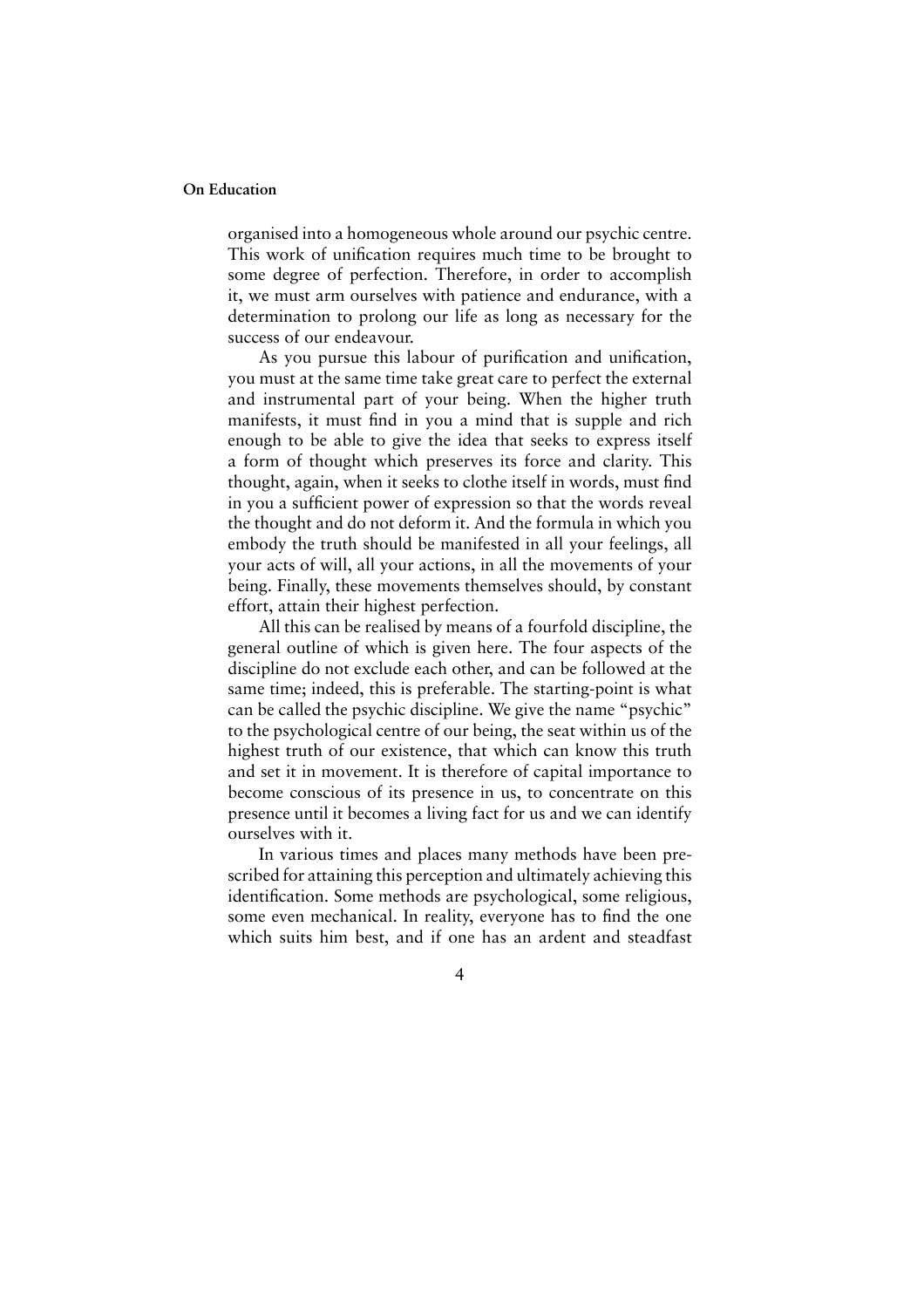aspiration, a persistent and dynamic will, one is sure to meet, in one way or another — outwardly through reading and study, inwardly through concentration, meditation, revelation and experience — the help one needs to reach the goal. Only one thing is absolutely indispensable: the will to discover and to realise. This discovery and realisation should be the primary preoccupation of our being, the pearl of great price which we must acquire at any cost. Whatever you do, whatever your occupations and activities, the will to find the truth of your being and to unite with it must be always living and present behind all that you do, all that you feel, all that you think.

To complement this movement of inner discovery, it would be good not to neglect the development of the mind. For the mental instrument can equally be a great help or a great hindrance. In its natural state the human mind is always limited in its vision, narrow in its understanding, rigid in its conceptions, and a constant effort is therefore needed to widen it, to make it more supple and profound. So it is very necessary to consider everything from as many points of view as possible. Towards this end, there is an exercise which gives great suppleness and elevation to the thought. It is as follows: a clearly formulated thesis is set; against it is opposed its antithesis, formulated with the same precision. Then by careful reflection the problem must be widened or transcended until a synthesis is found which unites the two contraries in a larger, higher and more comprehensive idea.

Many other exercises of the same kind can be undertaken; some have a beneficial effect on the character and so possess a double advantage: that of educating the mind and that of establishing control over the feelings and their consequences. For example, you must never allow your mind to judge things and people, for the mind is not an instrument of knowledge; it is incapable of finding knowledge, but it must be moved by knowledge. Knowledge belongs to a much higher domain than that of the human mind, far above the region of pure ideas. The mind has to be silent and attentive to receive knowledge from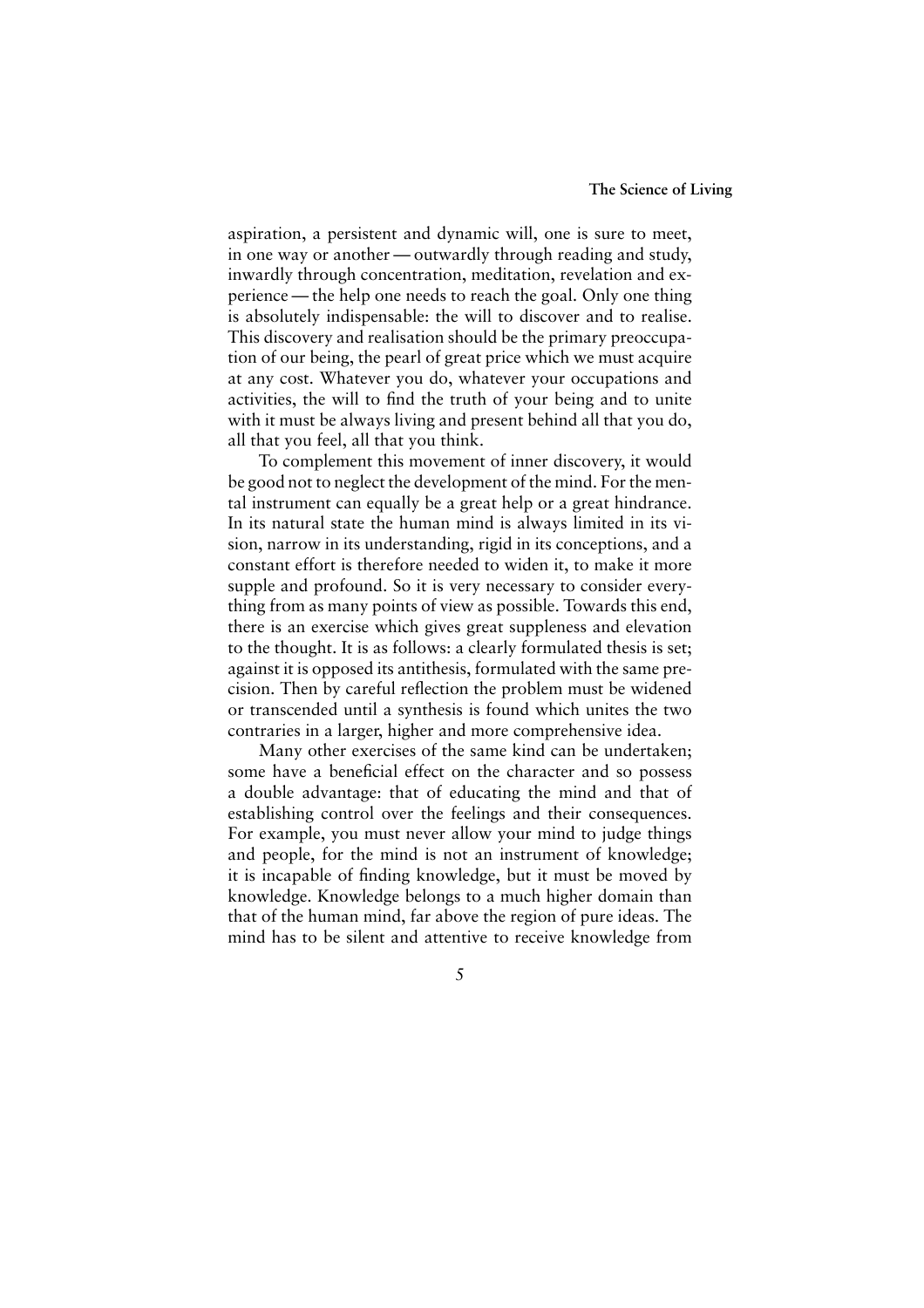## **On Education**

above and manifest it. For it is an instrument of formation, of organisation and action, and it is in these functions that it attains its full value and real usefulness.

There is another practice which can be very helpful to the progress of the consciousness. Whenever there is a disagreement on any matter, such as a decision to be taken, or an action to be carried out, one must never remain closed up in one's own conception or point of view. On the contrary, one must make an effort to understand the other's point of view, to put oneself in his place and, instead of quarrelling or even fighting, find the solution which can reasonably satisfy both parties; there always is one for men of goodwill.

Here we must mention the discipline of the vital. The vital being in us is the seat of impulses and desires, of enthusiasm and violence, of dynamic energy and desperate depressions, of passions and revolts. It can set everything in motion, build and realise; but it can also destroy and mar everything. Thus it may be the most difficult part to discipline in the human being. It is a long and exacting labour requiring great patience and perfect sincerity, for without sincerity you will deceive yourself from the very outset, and all endeavour for progress will be in vain. With the collaboration of the vital no realisation seems impossible, no transformation impracticable. But the difficulty lies in securing this constant collaboration. The vital is a good worker, but most often it seeks its own satisfaction. If that is refused, totally or even partially, the vital gets vexed, sulks and goes on strike. Its energy disappears more or less completely and in its place leaves disgust for people and things, discouragement or revolt, depression and dissatisfaction. At such moments it is good to remain quiet and refuse to act; for these are the times when one does stupid things and in a few moments one can destroy or spoil the progress that has been made during months of regular effort. These crises are shorter and less dangerous for those who have established a contact with their psychic being which is sufficient to keep alive in them the flame of aspiration and the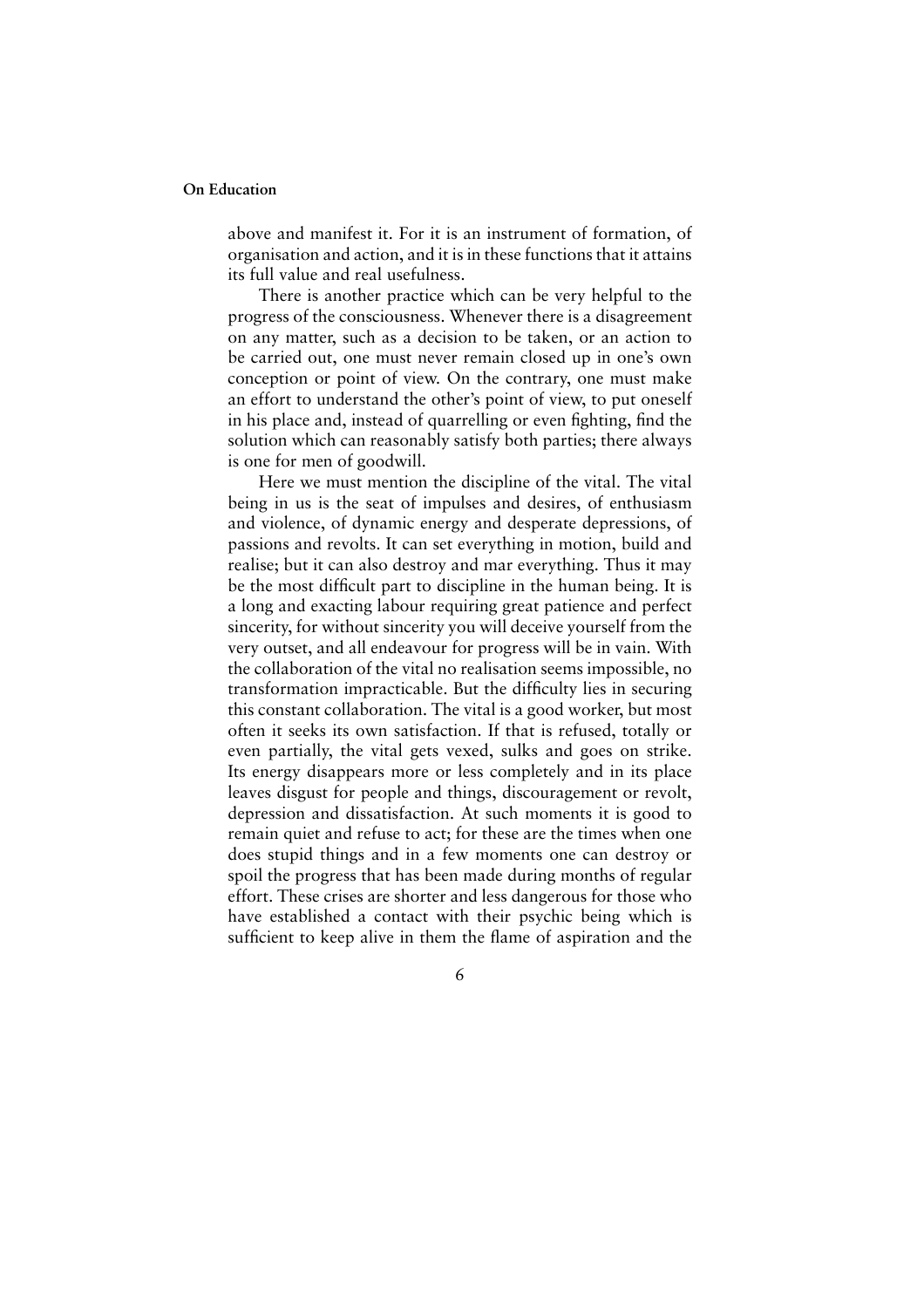consciousness of the ideal to be realised. They can, with the help of this consciousness, deal with their vital as one deals with a rebellious child, with patience and perseverance, showing it the truth and light, endeavouring to convince it and awaken in it the goodwill which has been veiled for a time. By means of such patient intervention each crisis can be turned into a new progress, into one more step towards the goal. Progress may be slow, relapses may be frequent, but if a courageous will is maintained, one is sure to triumph one day and see all difficulties melt and vanish before the radiance of the truth-consciousness.

Lastly, by means of a rational and discerning physical education, we must make our body strong and supple enough to become a fit instrument in the material world for the truth-force which wants to manifest through us.

In fact, the body must not rule, it must obey. By its very nature it is a docile and faithful servant. Unfortunately, it rarely has the capacity of discernment it ought to have with regard to its masters, the mind and the vital. It obeys them blindly, at the cost of its own well-being. The mind with its dogmas, its rigid and arbitrary principles, the vital with its passions, its excesses and dissipations soon destroy the natural balance of the body and create in it fatigue, exhaustion and disease. It must be freed from this tyranny and this can be done only through a constant union with the psychic centre of the being. The body has a wonderful capacity of adaptation and endurance. It is able to do so many more things than one usually imagines. If, instead of the ignorant and despotic masters that now govern it, it is ruled by the central truth of the being, you will be amazed at what it is capable of doing. Calm and quiet, strong and poised, at every minute it will be able to put forth the effort that is demanded of it, for it will have learnt to find rest in action and to recuperate, through contact with the universal forces, the energies it expends consciously and usefully. In this sound and balanced life a new harmony will manifest in the body, reflecting the harmony of the higher regions, which will give it